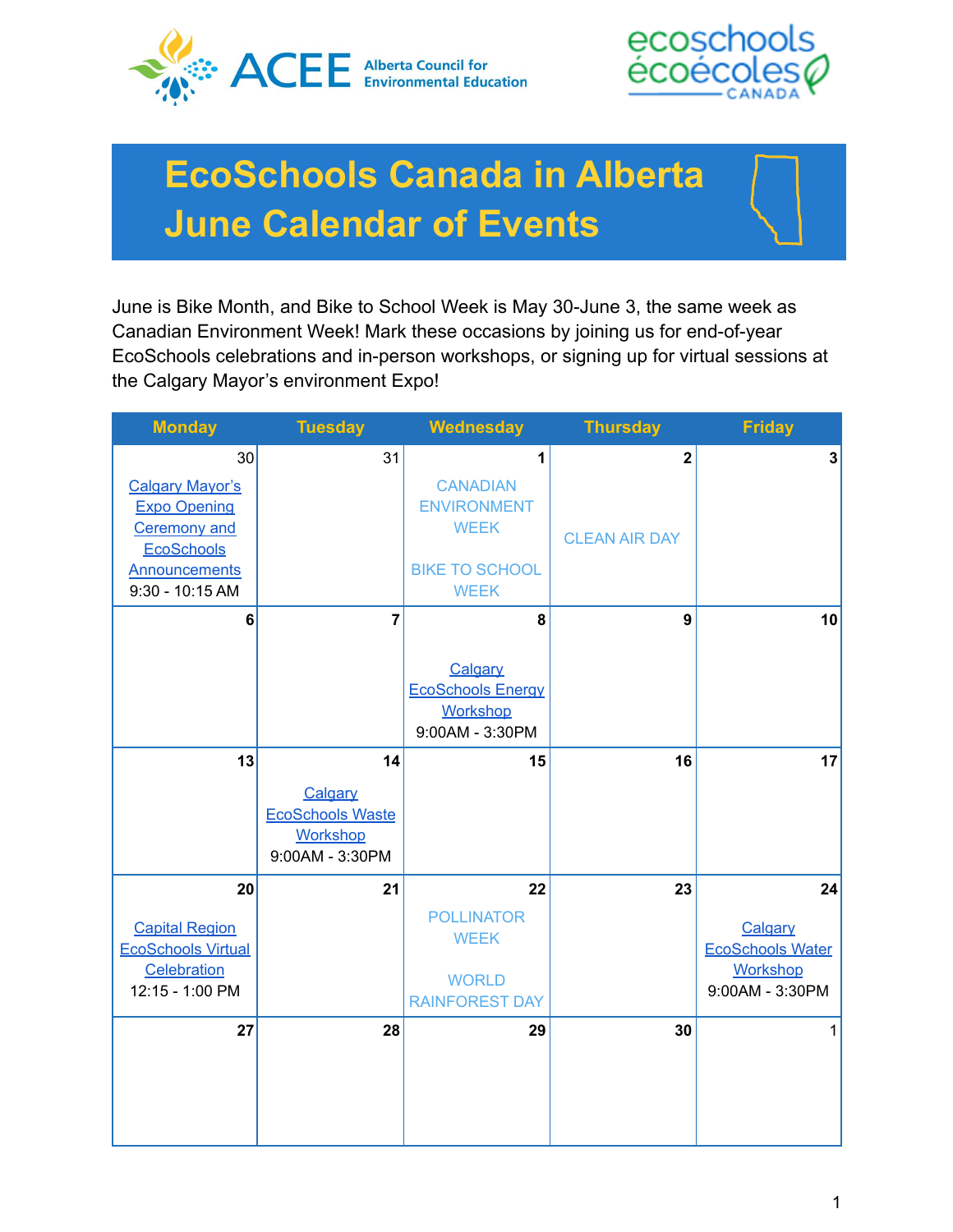



# **Events**

## <span id="page-1-1"></span>**Calgary EcoSchools In-Person Workshops**

Join us for a day of learning about the EcoSchools Environmental Certification Framework! These hands-on workshops include EcoSchools core resources module, an outdoor learning component, a presentation from an expert, and time for connecting with other teachers. Substitute teacher cost is fully covered and lunch is provided!

#### **Energy Workshop**

*June 8, 2022, 9:00 AM - 3:30 PM* [Learn more and register.](https://www.abcee.org/calgary-ecoschools-teacher-workshop-900-am-330-pm-june-8-2022) Register by June 1 to be entered into a draw for a gift card from the Outdoor Learning Store!

#### **Waste Workshop**

*June 14, 2022, 9:00 AM - 3:30 PM* [Learn more and register](https://www.abcee.org/calgary-ecoschools-waste-workshop-900-am-330-pm-june-14-2022). Register by June 7 to be entered into a draw for a gift card from the Outdoor Learning Store!

#### **Water Workshop**

*June 24, 2022, 9:00 AM - 3:30 PM* [Learn more and register](https://www.abcee.org/calgary-ecoschools-water-workshop-900-am-330-pm-june-24-2022). Register by June 17 to be entered into a draw for a gift card from the Outdoor Learning Store!

## <span id="page-1-0"></span>**Calgary Mayor's Expo and EcoSchools Certification Awards**

#### *May 30, 9:30-10:15 AM*

Join Calgary's new Mayor Jyoti Gondek as she kicks off her first Mayor's Environment Expo, and stay for the last 15 minutes as ACEE announces this year's Calgary EcoSchools certifications!

There are over 35 virtual sessions running from May 30 to Jun 3 that are open to all Alberta classrooms. Participate in National Environment week by attending a session. [Learn more and register here](https://www.calgary.ca/uep/esm/mayors-environment-expo/mayors-environment-expo-2022.html).